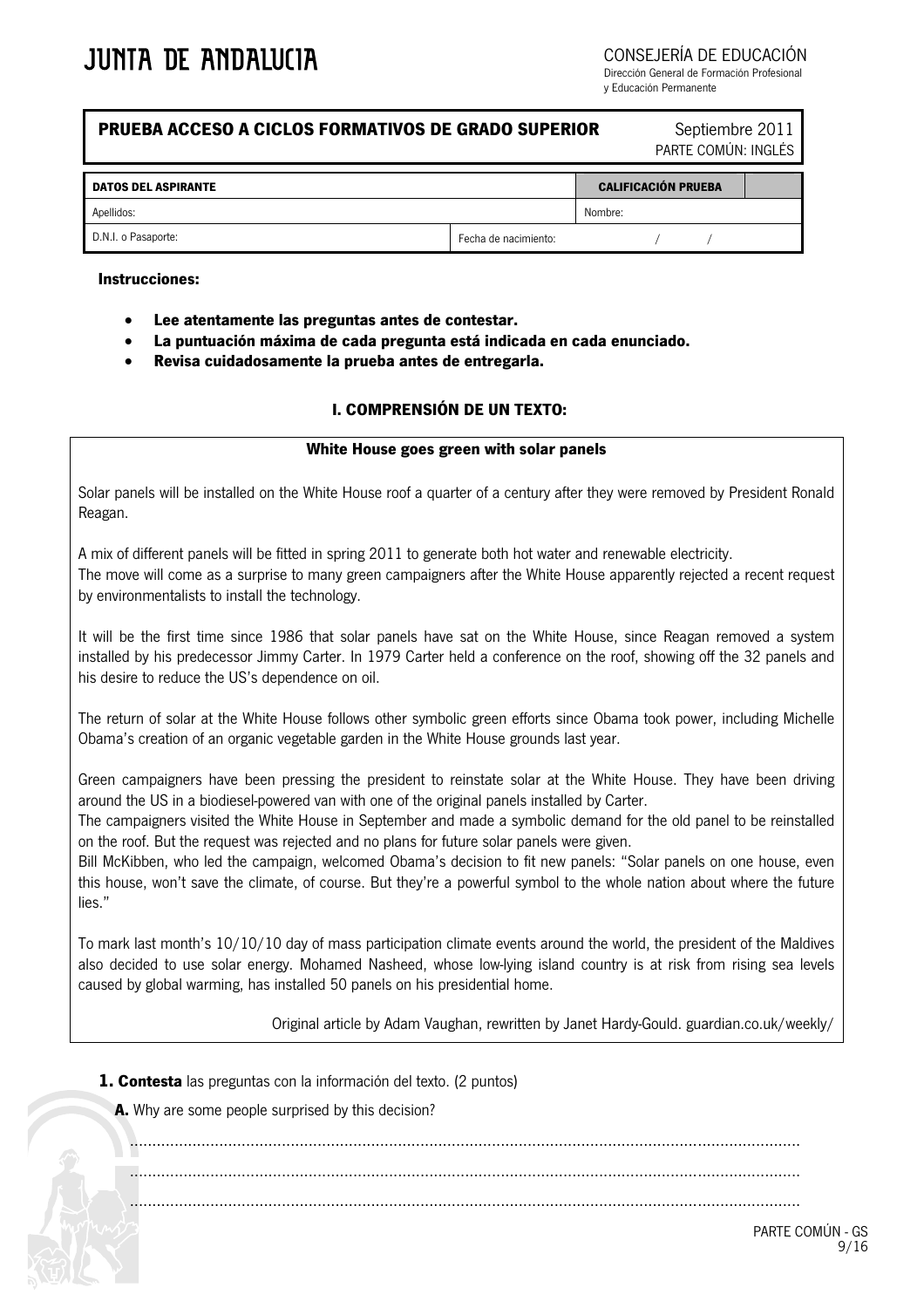# **JUNTA DE ANDALUCIA**

.

**B.** What have green campaigners done to make the White House greener?

....................................................................................................................................................................

....................................................................................................................................................................

....................................................................................................................................................................

- **2.** De acuerdo con el texto, di si las siguientes afirmaciones son **verdaderas (V)** o **falsas (F)**. (2 puntos)
	- $\square$  Obama is the only president who is going to install solar panels on his official home
	- $\Box$  There has never been solar panel at the White House.
	- $\Box$  The green activists are happy with Obama decision.
	- Ronald Regan didn't want this kind of energy at the White House.

## **II. GRAMÁTICA Y VOCABULARIO**

| <b>3. Responde</b> a las siguientes cuestiones: (3 puntos)                                                                                                            |
|-----------------------------------------------------------------------------------------------------------------------------------------------------------------------|
|                                                                                                                                                                       |
|                                                                                                                                                                       |
| C. Write the <i>interrogative</i> for the underlined words.<br>"A mix of different panels will be fitted in spring 2011"                                              |
| D. Write the negative of the following sentence.<br>"They have been driving around the US in a biodiesel-powered van"                                                 |
| <b>E. Link</b> the two sentences to form a <b>relative clause</b> .<br>Solar panels will be installed on the White House roof. They were removed by Pr. Ronald Reagan |
| <b>F.</b> Complete the following sentence to make a <b>conditional</b>                                                                                                |
|                                                                                                                                                                       |
| <b>III. REDACCION DE UN TEXTO</b>                                                                                                                                     |

- **4. Escribe** un texto de entre **60 y 80 palabras** sobre uno de los siguientes temas: (3 puntos)
	- **A.** Advantages and disadvantages of the alternative sources of energy.
	- **B.** Write a letter to the King and suggest the installation of solar panels on the Zarzuela Palace.

...................................................................................................................................................................... ...................................................................................................................................................................... ...................................................................................................................................................................... ...................................................................................................................................................................... ...................................................................................................................................................................... ......................................................................................................................................................................